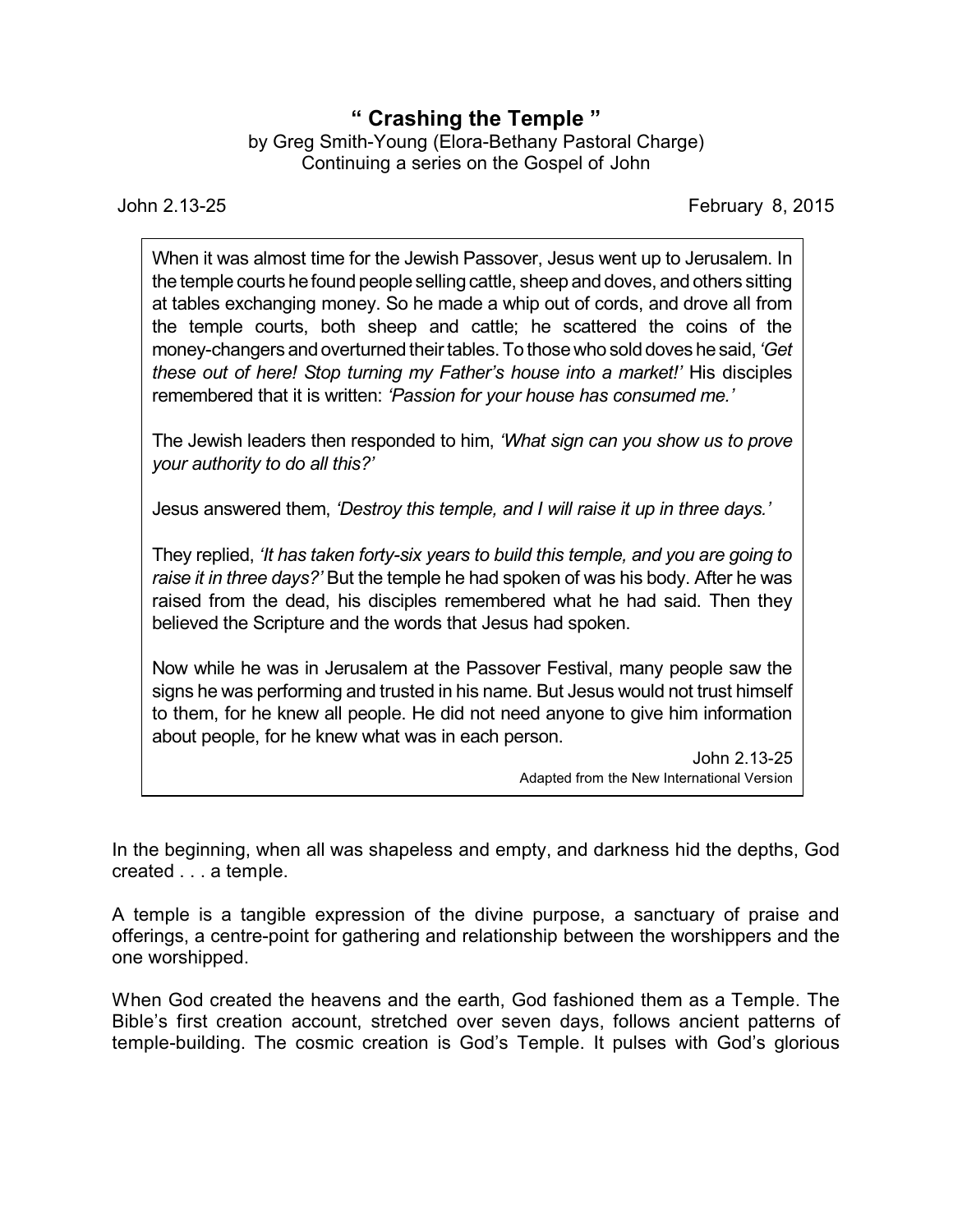presence. It is a theatre of praise and offering.<sup>1</sup>

Temples need priests. Priests represent the divinity to the worshippers and the worshippers to the divine. So God made priests. In the image of God, God made them. Male and female, God made them. God made you. You, and me, and all of us are God's priesthood. We represent God in the creation, and represent creation before God. God fashioned you to tend God's creation, to order and bless it. God filled you with gifts of creativity and ingenuity, passion and compassion. Companions together, we form culture and sing poetry, invent and discover, all for God's glory, priests in God's world.

But we priests – all of us – defile the Temple. With our violence, our corruption, our depravity, our destruction.

God sees.

God gave us up to the consequences, banished us, and all creation groans and mourns.

Still, God is good and faithful.

II

So God made a new priesthood. From among us all, God created and called them to represent humanity before God, and God before humanity. Starting small, God named them Israel. God set them to work on a Temple. At first, it was a portable tent, a tabernacle. Later, it was a wonder of wood, stone and gold. This Temple was the whole cosmos in miniature, like it pulsing with God's glorious presence, like it a theatre of praise and offering. Like the Creation itself, this Temple is both dangerously holy and wonderfully hopeful. A light on a hill, shining into the darkness. A beacon for us all.

God set apart Israel to steward this mystery and wonder, this meeting house between God and God's People, this treasury of grace and monument to majesty.

But, since they were called from among us all, these priests too defiled the Temple. Lies. Thievery. Murder. Adultery. Hucksters of holiness, swindlers of sanctity.<sup>2</sup> Like us.

God sees.

So God crashed the Temple down, and sent the people away, mourning in lowly exile.

Still, God is good and faithful.

<sup>1</sup> See John H. Walton, The Lost World of Genesis One: Ancient Cosmology and the Origins Debate (Grand Rapids: Intervarsity, 2009), especially 71-91. Also, William P. Brown, The Seven Pillars of Creation: The Bible, Science, and the Ecology of Wonder (New York: Oxford University Press, 2010), 33-77.

<sup>2</sup> See Jeremiah 7.8-11.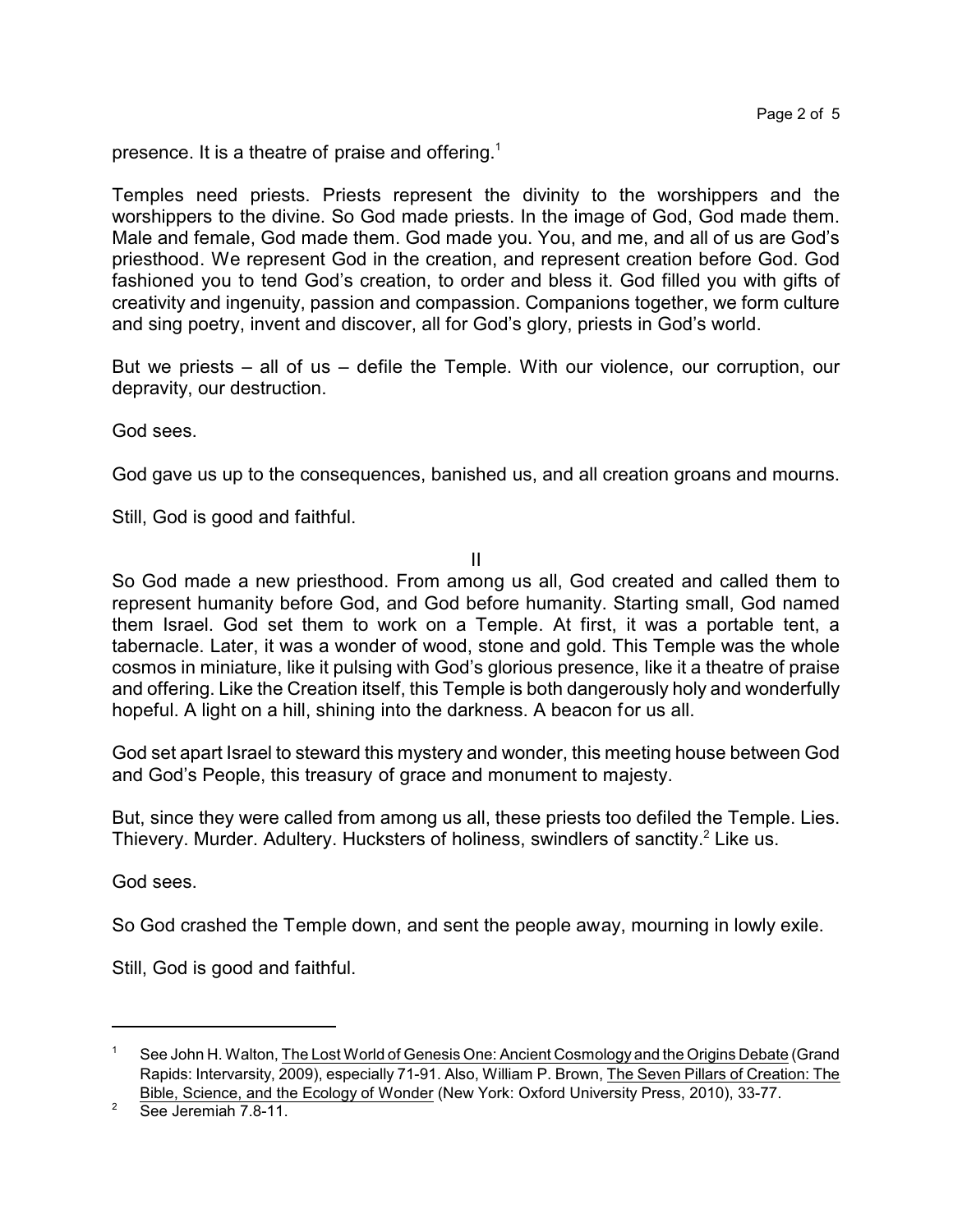III

So Jesus walked into the Temple.<sup>3</sup>

It had been destroyed almost six centuries earlier. Eventually, though, Israel had come home from exile and started restoring it. After fits and starts, the latest project had been underway for a generation. Work was still being done. Nonetheless, it was already an architectural wonder, surpassing the old one. Surely God would be grateful.

As Jesus walked in, it was, as usual, far from a quiet centre of contemplation. Its courts were hectic with chaos. Animals were being bartered, the latest models for the best sacrifices. Money was being changed. (You see, most people carried the common coin of the empire, and it was embossed with Caesar's image. But that's a blasphemy, not suitable for an offering to God. So folks were there to helpfully exchange those bad coins for official temple ones, with, of course, a fee tacked on for their service.)

Jesus looked at it all. Then, he shut it all down.

No doubt within a short while everything was humming along again. What Jesus did was send a message. An announcement about what he is about. Jesus walked into the Temple and pretty much set the national flag on fire. Without the animals, there could be no sacrifices. Without the money, no offerings.

His problem was not just that the Temple had become a shopping mall.<sup>4</sup> The whole thing, the whole system, was a mess.

God sees.

So Jesus claimed authority over it. A sermon with a whip.<sup>5</sup> He might as well have nailed a "Condemned!" sign on the door.

 $3 - A$  conundrum of this episode is the question of when it happened. The Gospel of John places it near the beginning of Jesus' work. However, the other biblical gospels (Matthew, Mark and Luke) locate it close to the end, making it a key trigger for the brutal crackdown that leads to Jesus' execution. One explanation is that similar episodes happened twice, but this is a stretch. I believe Jesus' Temple-action occurred once, in the week before his crucifixion. John's relocating of it was an intentional decision, which serves at least three purposes. It casts us immediately into the conflict between Jesus and the religious-political authorities. It hints at the coming climax of Jesus' glorification, his execution and resurrection. It also reveals to us more about Jesus' authority and identity. Just as Jesus' first sign at the wedding at Cana did, this episode gives us a lens through which to view what follows. For a discussion of these issues, see Bruner 149ff.

<sup>&</sup>lt;sup>4</sup> Here I disagree with Bruner (143). It wasn't simply a case of a sacred space being invaded by profane commerce. The problem was the Temple system itself.

<sup>&</sup>lt;sup>5</sup> Dale Bruner titles his chapter on this passage, "Jesus' Whip Sermon." The Gospel of John, A Commentary (Grand Rapids: Eerdmans, 2012), 142.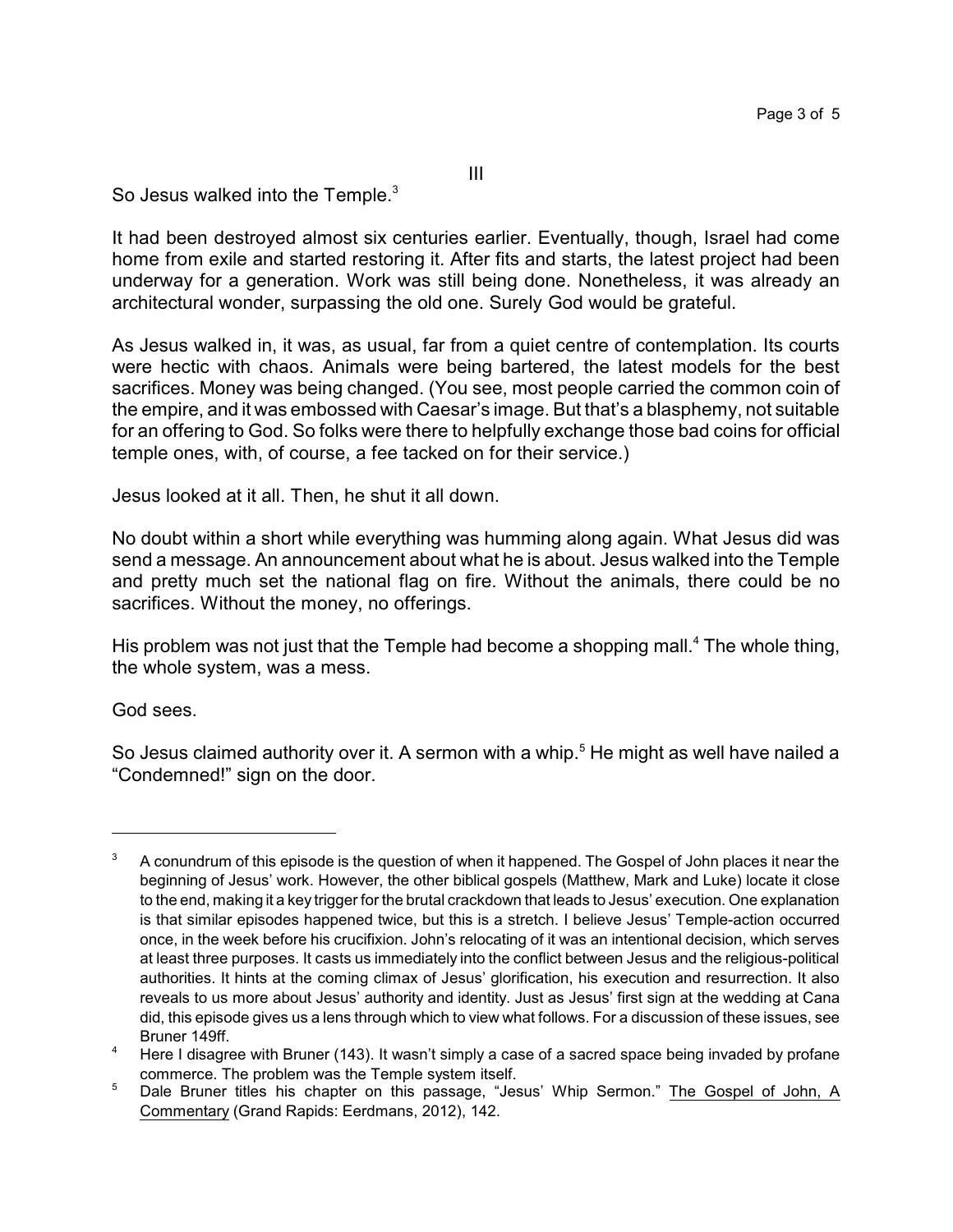Still, remember. God is good, and faithful.

IV

You really can't blame the bigwigs for being put out. *"Jesus! Who do you think you are? You are a nobody from nowhere! What credentials can you possibly have to back up what you are doing? Prove yourself!"*

Jesus says, "*Tear this whole thing down. In three days, I will put it back up!"*

You really can't blame them for assuming he was talking about their Temple. That was, after all, the topic of conversation. They think Jesus is boasting he can rebuild the stone Temple in three days, and they are incredulous at his audacity. Imagine if they knew what he was really talking about.

Himself. God's Temple.

Go back to the beginning. The whole cosmos is God's Temple. Creation pulses with God's glorious presence. But we priests, created to care for it, instead defile it by how we are with each other, with other parts of creation, and with our Creator. The Temple crashes down.

Yet because God is faithful, God raises up from among us Israel. Its Temple is the whole cosmos in miniature, a sanctuary for relationship with God. But God's People desecrate it. It crashes down.

Yet because God is faithful, now from within Israel comes Jesus. The Cosmos' Creator has entered into the creation. The One who made all things has himself "templed" among us. $6<sup>6</sup>$ 

Jesus is God's presence with us. When he acts, God is acting. When he laughs, it is God's delight. When he weeps, it is God's sorrow. When you listen to him, you are hearing God. When he forgives you, he is God setting you free. When he summons, he is God calling you. When you are following, you are following God. When he says, "Come to me with your weariness and burdens," he is God welcoming you. When he says, "abide in me," he is God inviting you to live in his presence.

Everything the Temple is, everything the Cosmos is, Jesus is.

<sup>6</sup> In John 1:14, it says the Word became flesh and set up his "tent" among us. The Greek word for "tent" is *skçnos*, which is the same word used for "tabernacle" in the Greek translation of Exodus.